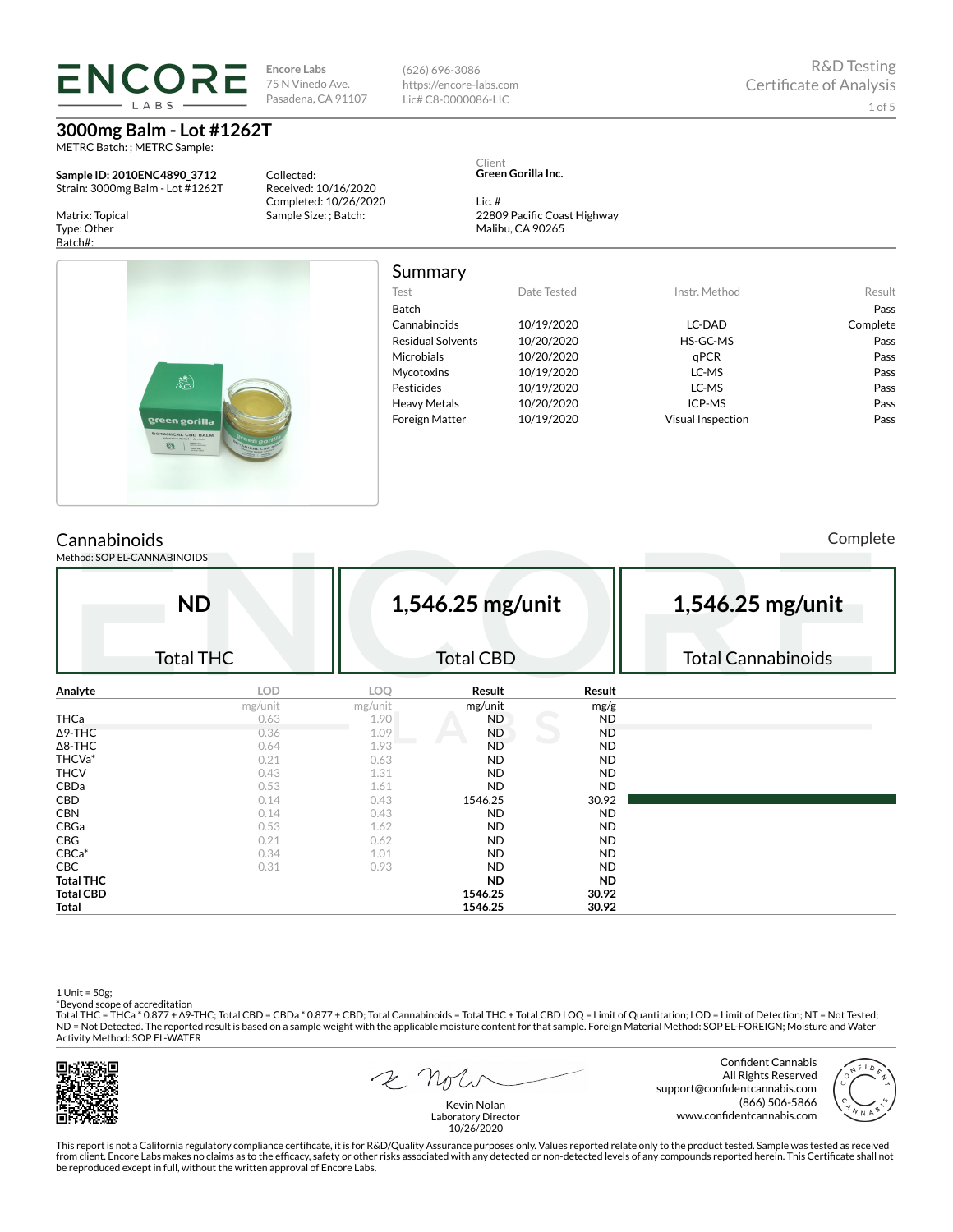ENCORE LABS

**Encore Labs** 75 N Vinedo Ave. Pasadena, CA 91107

Collected:

Received: 10/16/2020 Completed: 10/26/2020 Sample Size: ; Batch:

**3000mg Balm - Lot #1262T**

METRC Batch: ; METRC Sample:

**Sample ID: 2010ENC4890\_3712** Strain: 3000mg Balm - Lot #1262T

Matrix: Topical Type: Other Batch#:

#### Pesticides

Method: SOP EL-PesticidesLCMS LC-MS

#### **Analyte LOD LOQ Limit Result Status**  $\mu$ g/g  $\mu$ g/g  $\mu$ g/g  $\mu$ g/g Abamectin 0.005 0.02 0.3 ND Pass Acephate 0.002 0.01 5 ND Pass Acequinocyl 0.005 0.02 4 ND Pass Acetamiprid 0.005 0.02 5 ND Pass Aldicarb 0.05 0.1 0.05 ND Pass Azoxystrobin 0.005 0.02 40 ND Pass Bifenazate 0.005 0.01 5 ND Pass Bifenthrin 0.005 0.01 0.5 ND Pass **Boscalid** 0.02 0.05 10 **ND Pass Captan**  $0.05$   $0.1$  5 **ND Pass Carbaryl 0.02 0.05 0.5 ND Pass** Carbofuran 0.05 0.1 0.05 ND Pass Chlorantraniliprole 0.002 0.01 40 ND Pass Chlordane 0.05 0.1 0.05 ND Pass Chlorfenapyr 0.05 0.1 0.05 ND Pass Chlorpyrifos 0.05 0.1 0.05 ND Pass Clofentezine 0.01 0.02 0.5 ND Pass Coumaphos 0.02 0.05 0.02 ND Pass  $Cyfluthrin$   $0.05$   $0.1$   $1$   $ND$  Pass Cypermethrin 0.05 0.1 1 ND Pass Daminozide 0.02 0.05 0.02 ND Pass Diazinon 0.002 0.01 0.2 ND Pass Dichlorvos 0.02 0.05 0.02 ND Pass Dimethoate 0.02 0.05 0.02 ND Pass Dimethomorph 0.005 0.02 20 ND Pass Ethoprophos 0.05 0.1 0.05 ND Pass Etofenprox 0.05 0.1 0.05 ND Pass Etoxazole 0.005 0.02 1.5 ND Pass Fenhexamid 0.005 0.02 10 ND Pass Fenoxycarb 0.05 0.1 0.05 ND Pass Fenpyroximate 0.005 0.02 2 ND Pass Fipronil 0.05 0.1 0.05 ND Pass Flonicamid 0.01 0.02 2 ND Pass **Analyte LOD LOQ Limit Result Status**  $\mu$ g/g  $\mu$ g/g  $\mu$ g/g  $\mu$ g/g Fludioxonil 0.01 0.05 30 ND Pass Hexythiazox 0.005 0.02 2 ND Pass **Imazalil 11 0.05 0.1 0.05 ND Pass** Imidacloprid 0.005 0.02 3 ND Pass Kresoxim Methyl  $0.005$  0.02 1 ND Pass **Malathion** 0.02 0.05 5 **ND Pass** Metalaxyl 0.002 0.005 15 ND Pass Methiocarb 0.05 0.1 0.05 ND Pass Methomyl 0.01 0.02 0.1 ND Pass Mevinphos 0.02 0.05 0.02 ND Pass Myclobutanil 0.005 0.01 9 ND Pass **Naled 1200 0.01 0.02 0.5 ND Pass Oxamyl** 0.005 0.01 0.2 **ND Pass** Paclobutrazol 0.05 0.1 0.05 ND Pass Parathion Methyl 0.05 0.1 0.05 ND Pass Pentachloronitrobenzene 0.01 0.02 0.2 ND Pass Permethrin 0.02 0.05 20 ND Pass **Phosmet** 0.01 0.02 0.2 **ND Pass** Piperonyl Butoxide 0.002 0.01 8 ND Pass Prallethrin 0.005 0.02 0.4 ND Pass Propiconazole 0.005 0.01 20 ND Pass **Propoxur 1988 0.05 0.1 0.05 ND Pass** Pyrethrins 0.02 0.05 1 ND Pass Pyridaben 0.005 0.01 3 ND Pass Spinetoram 0.005 0.01 3 ND Pass Spinosad 0.005 0.01 3 ND Pass Spiromesifen 0.01 0.02 12 ND Pass Spirotetramat 0.005 0.01 13 ND Pass Spiroxamine 0.05 0.1 0.05 ND Pass Tebuconazole 0.005 0.01 2 ND Pass Thiacloprid 0.02 0.05 0.02 ND Pass Thiamethoxam 0.005 0.01 4.5 ND Pass Trifloxystrobin 0.005 0.01 30 ND Pass

Date Tested: 10/19/2020 LOQ = Limit of Quantitation; LOD = Limit of Detection; NT = Not Tested; ND = Not Detected.



2 not

Confident Cannabis All Rights Reserved support@confidentcannabis.com (866) 506-5866 www.confidentcannabis.com



(626) 696-3086 https://encore-labs.com Lic# C8-0000086-LIC

Client

Lic. #

**Green Gorilla Inc.**

22809 Pacific Coast Highway Malibu, CA 90265

R&D Testing Certificate of Analysis 2 of 5

This report is not a California regulatory compliance certificate, it is for R&D/Quality Assurance purposes only. Values reported relate only to the product tested. Sample was tested as received from client. Encore Labs makes no claims as to the efficacy, safety or other risks associated with any detected or non-detected levels of any compounds reported herein. This Certificate shall not be reproduced except in full, without the written approval of Encore Labs.

Kevin Nolan Laboratory Director 10/26/2020

Pass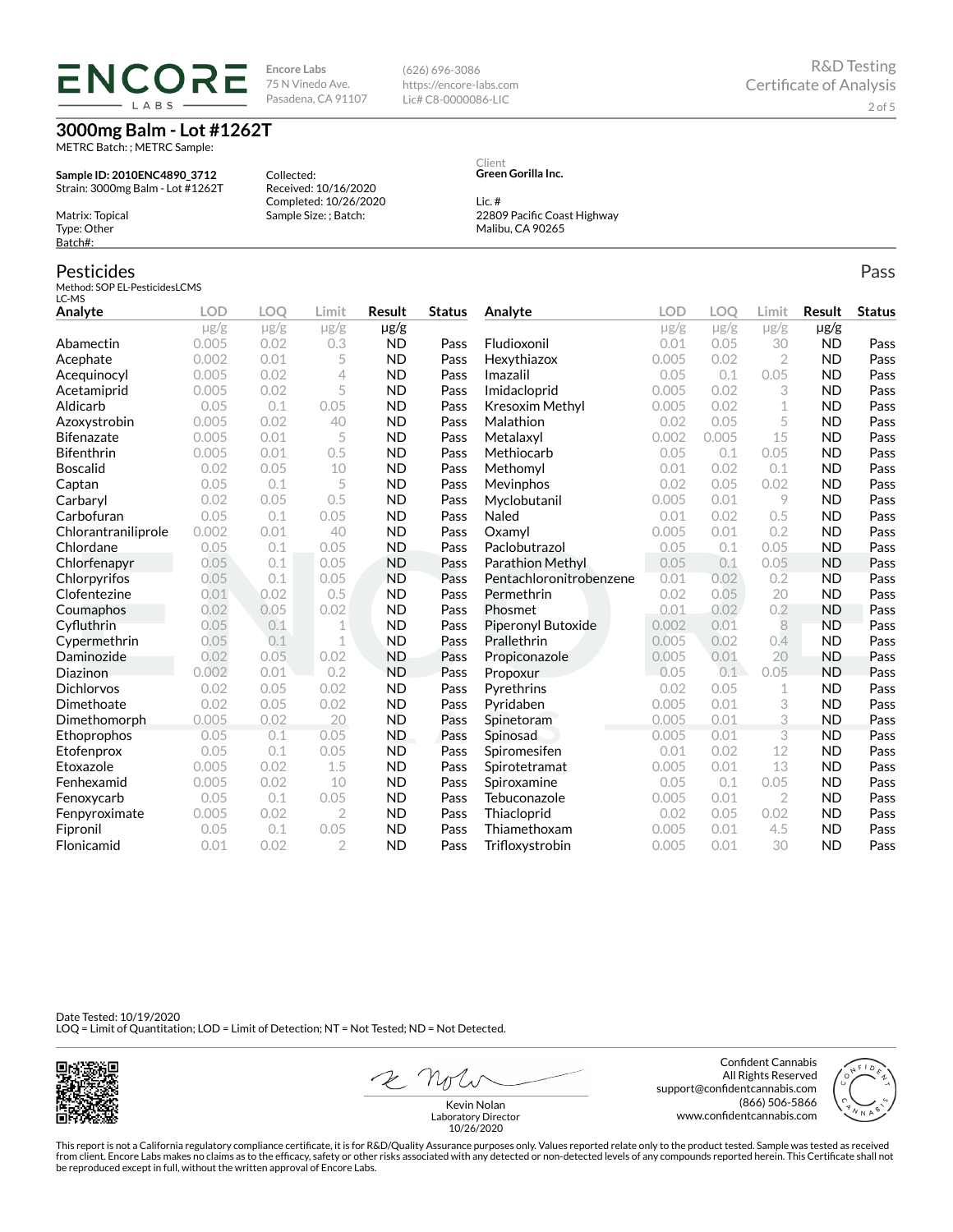**ENCORE Encore Labs** 75 N Vinedo Ave. Pasadena, CA 91107

Collected:

**3000mg Balm - Lot #1262T**

LABS

METRC Batch: ; METRC Sample:

**Sample ID: 2010ENC4890\_3712** Strain: 3000mg Balm

### Residual Solv

Matrix: Topical Type: Other Batch#:

Method: SOP EL-RES\_S HS-GC-MS

| າ - Lot #1262T           | Received: 10/16/2020<br>Completed: 10/26/2020<br>Sample Size: ; Batch: | Lic. $#$<br>22809 Pacific Coast Highway<br>Malibu, CA 90265 |
|--------------------------|------------------------------------------------------------------------|-------------------------------------------------------------|
| /ents<br><b>SOLVENTS</b> |                                                                        |                                                             |

**Analyte LOD LOQ Limit Result Status** µg/g µg/g µg/g µg/g 1,2-Dichloro-Ethane 0.1 0.29 1 ND Pass Acetone 6.21 18.81 5000 ND Pass Acetonitrile 4.56 13.83 410 ND Pass Benzene 0.09 0.28 1 ND Pass Butane 0.2 0.61 5000 ND Pass  $0.1$  0.29 1 ND Pass Ethanol 2.28 6.9 5000 ND Pass Ethyl-Acetate 0.16 0.48 5000 ND Pass Ethyl-Ether 0.12 0.38 5000 ND Pass Ethylene Oxide 0.08 0.24 1 ND Pass **Heptane 1.1 Heptane** 1.1 **Constant 1.1 Constant 1.1 Constant 1.1 Constant 1.1 Constant 1.1 Constant 1.1 Constant 1.1 Constant 1.1 Constant 1.1 Constant 1.1 Constant 1.1 Constant 1.1 Constant 1.1** Isopropanol 2.01 6.09 5000 ND Pass Methanol 9.62 29.14 3000 ND Pass Methylene-Chloride 0.1 0.31 1 ND Pass n-Hexane 2.68 8.12 2.90 ND Pass **Pentane 2.1.94 5000 ND Pass Propane 2.08 5000 ND Pass Toluene 0.29 890 0.30 Pass** Trichloroethene 0.1 0.29 1 ND Pass

Xylenes 0.6 1.82 2170 ND Pass

(626) 696-3086 https://encore-labs.com Lic# C8-0000086-LIC

> Client **Green Gorilla Inc.**

Date Tested: 10/20/2020 LOQ = Limit of Quantitation; LOD = Limit of Detection; NT = Not Tested; ND = Not Detected.



2 Note

Confident Cannabis All Rights Reserved support@confidentcannabis.com (866) 506-5866 www.confidentcannabis.com



Kevin Nolan Laboratory Director

This report is not a California regulatory compliance certificate, it is for R&D/Quality Assurance purposes only. Values reported relate only to the product tested. Sample was tested as received from client. Encore Labs makes no claims as to the efficacy, safety or other risks associated with any detected or non-detected levels of any compounds reported herein. This Certificate shall not be reproduced except in full, without the written approval of Encore Labs. 10/26/2020

Pass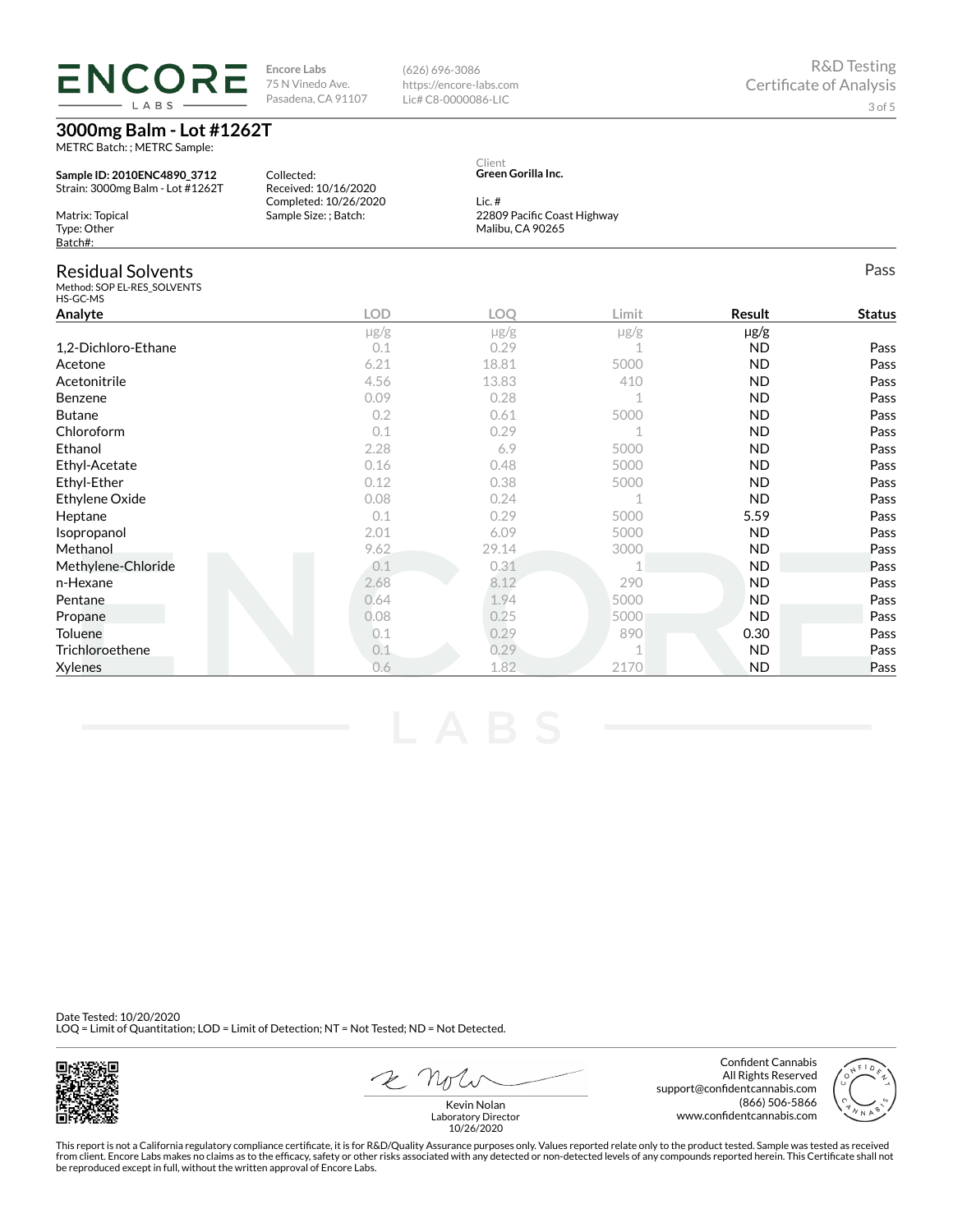**Encore Labs** 75 N Vinedo Ave. Pasadena, CA 91107

**3000mg Balm - Lot #1262T**

**ENCORE** LABS

METRC Batch: ; METRC Sample:

| Sample ID: 2010ENC4890 3712<br>Strain: 3000mg Balm - Lot #1262T | Collected:<br>Received: 10/16/2020             | Client<br>Green Gorilla Inc.                                |       |            |               |  |
|-----------------------------------------------------------------|------------------------------------------------|-------------------------------------------------------------|-------|------------|---------------|--|
| Matrix: Topical<br>Type: Other<br>Batch#:                       | Completed: 10/26/2020<br>Sample Size: ; Batch: | Lic. $#$<br>22809 Pacific Coast Highway<br>Malibu, CA 90265 |       |            |               |  |
| <b>Mycotoxins</b><br>Method: SOP EL-PesticidesLCMS<br>LC-MS     |                                                |                                                             |       |            | Pass          |  |
| Analyte                                                         | LOD                                            | <b>LOO</b>                                                  | Limit | Result     | <b>Status</b> |  |
|                                                                 | µg/kg                                          | µg/kg                                                       | µg/kg | $\mu$ g/kg |               |  |
| <b>B1</b>                                                       | 2                                              | 4                                                           |       | <b>ND</b>  | Tested        |  |
| B <sub>2</sub>                                                  | $\overline{2}$                                 | 4                                                           |       | <b>ND</b>  | <b>Tested</b> |  |
| G1                                                              |                                                | 4                                                           |       | <b>ND</b>  | Tested        |  |
| G2                                                              |                                                | 4                                                           |       | <b>ND</b>  | <b>Tested</b> |  |
| Ochratoxin A                                                    |                                                | $\overline{2}$                                              | 20    | <b>ND</b>  | Pass          |  |
| <b>Total Aflatoxins</b>                                         |                                                |                                                             | 20    | <b>ND</b>  | Pass          |  |

(626) 696-3086 https://encore-labs.com Lic# C8-0000086-LIC

Date Tested: 10/19/2020 LOQ = Limit of Quantitation; LOD = Limit of Detection; NT = Not Tested; ND = Not Detected.



2 Note

Confident Cannabis All Rights Reserved support@confidentcannabis.com (866) 506-5866 www.confidentcannabis.com

This report is not a California regulatory compliance certificate, it is for R&D/Quality Assurance purposes only. Values reported relate only to the product tested. Sample was tested as received from client. Encore Labs makes no claims as to the efficacy, safety or other risks associated with any detected or non-detected levels of any compounds reported herein. This Certificate shall not<br>be reproduced except in fu

Kevin Nolan Laboratory Director 10/26/2020